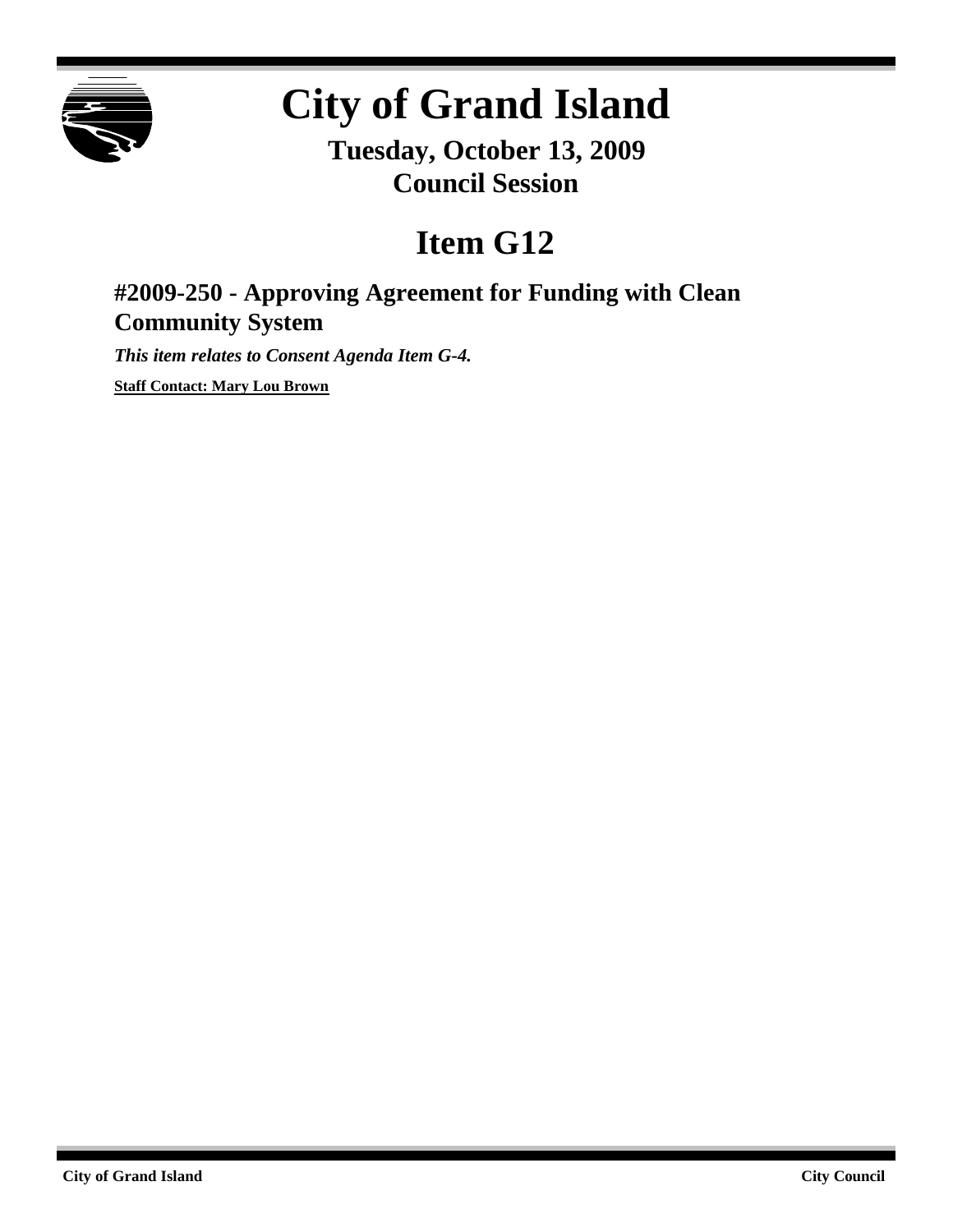#### **AGREEMENT**

 $\equiv$  day of THIS AGREEMENT is made and entered into this 2009, by and between the CITY OF GRAND ISLAND, NEBRASKA, a Municipal Corporation, hereinafter referred to as "City", and GRAND ISLAND AREA - CLEAN **COMMUNITY SYSTEM**, hereinafter referred to as "CCS".

WHEREAS, the City is authorized to establish and provide for the support of any service, facility, or system required by the Integrated Solid Waste Management Act pursuant to the authority of Section 13-2021 of the Nebraska Revised Statutes, as amended; and

WHEREAS, the Integrated Solid Waste Management Act requires the implementation of a solid waste management plan to provide for a local waste reduction and recycling program; and

WHEREAS, the CCS actively educates the public on recycling and solid waste and other environmental issues, and provides an educational resource center on such issues; and

WHEREAS, the City desires to contract with CCS to perform certain services associated with environmental, solid waste and recycling matters.

NOW, THEREFORE, in consideration of the mutual promises set forth herein, the City and the CCS agree as follows:

 $1_{-}$ RESPONSIBILITIES. The CCS agrees to perform the following services pursuant to this agreement:

(A) Develop and print 20,000 utility bill inserts three to four times per year on environmental issues.

(B) Develop and print 20,500 recycling brochures annually, updating recycling opportunities in Grand Island.

(C) Work with local recyclers to identify public misunderstanding of existing recycling programs. Assist in providing public education to maximize recycling program use and minimize problems.

(D) Foster and support corridor litter controls and beautification groups and organizations.

(E) Provide and maintain information on environmental/recycling issues and concerns.

(F) Provide consulting services to implement integrated solid waste plans.

(G) Endorse and encourage recycling through educational presentations.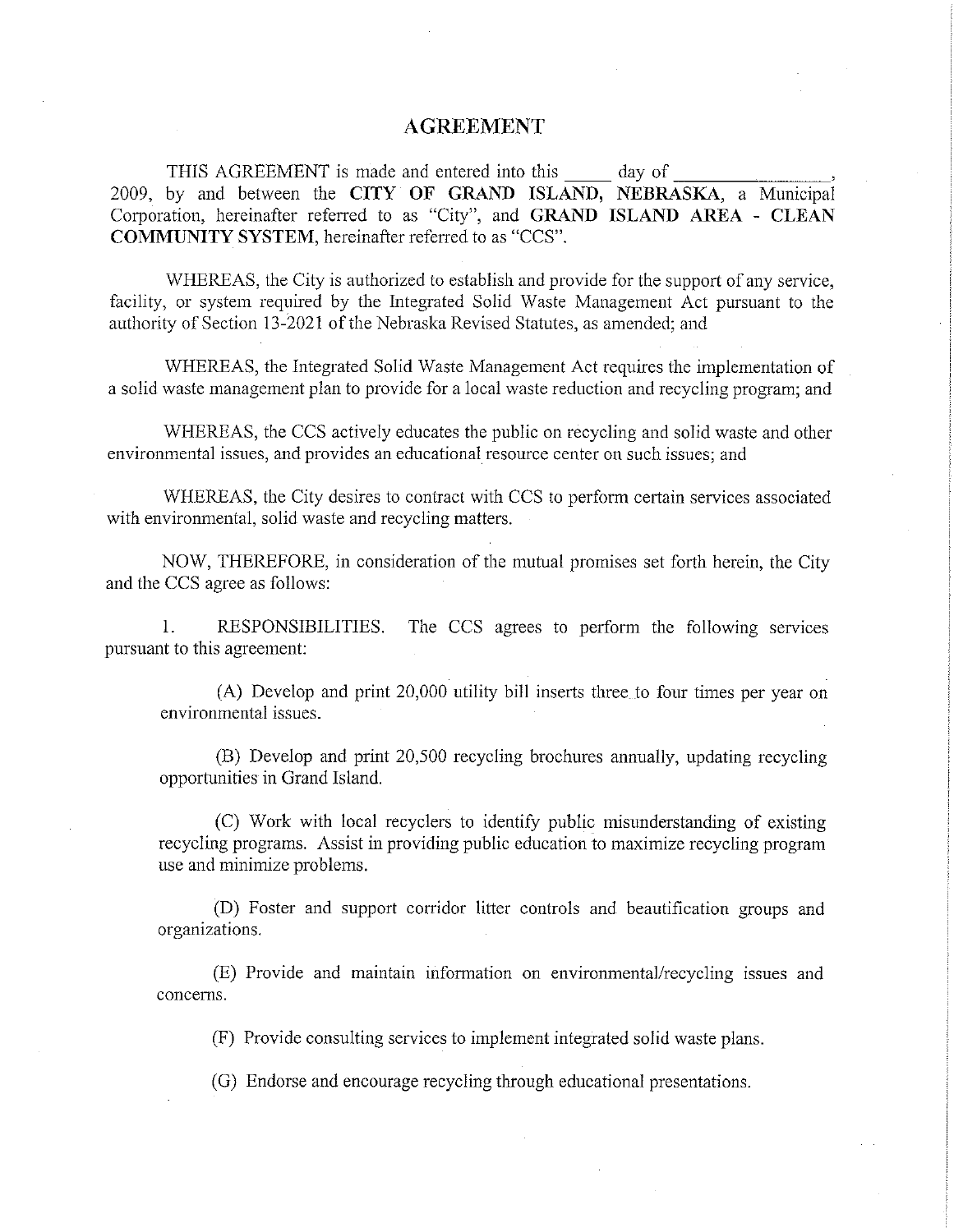(H) Conduct presentations on environmental issues and concerns to school groups, civic organizations and governmental agencies.

(I) Coordinate community clean-ups with Grand Island Solid Waste Superintendent.

(J) Work with the Solid Waste Superintendent to collect and evaluate recycling/diversion data from local recyclers.

2. COMPENSATION. In consideration of the CCS performing the services provided for in this agreement, the City agrees to pay the CCS Twenty Thousand Dollars (\$20,000.00). Payment shall be made upon execution of this agreement by all parties, and upon approval of this agreement by the Grand Island City Council.

 $3<sub>1</sub>$ TERM. This agreement shall take effect upon its approval by the City Council and execution by the Mayor, and shall terminate on September 30, 2010.

LIMITATION. CCS hereby agrees that the money paid by the City hereunder 4. shall be used solely and specifically for the purposes stated herein.

5. ENTIRE AGREEMENT. This agreement constitutes the entire agreement between the City and CCS notwithstanding any other oral agreements or understandings to the contrary and may be amended only in writing, approved and executed as required by law.

IN WITNESS WHEREOF, this agreement is executed by the respective parties.

CITY OF GRAND ISLAND, NEBRASKA, A Municipal Corporation,

By:

Margaret Hornady, Mayor

Attest:

RaNae Edwards, City Clerk

**GRAND ISLAND AREA - CLEAN COMMUNITY SYSTEM** 

By:

**Betty Curtis, Executive Coordinator**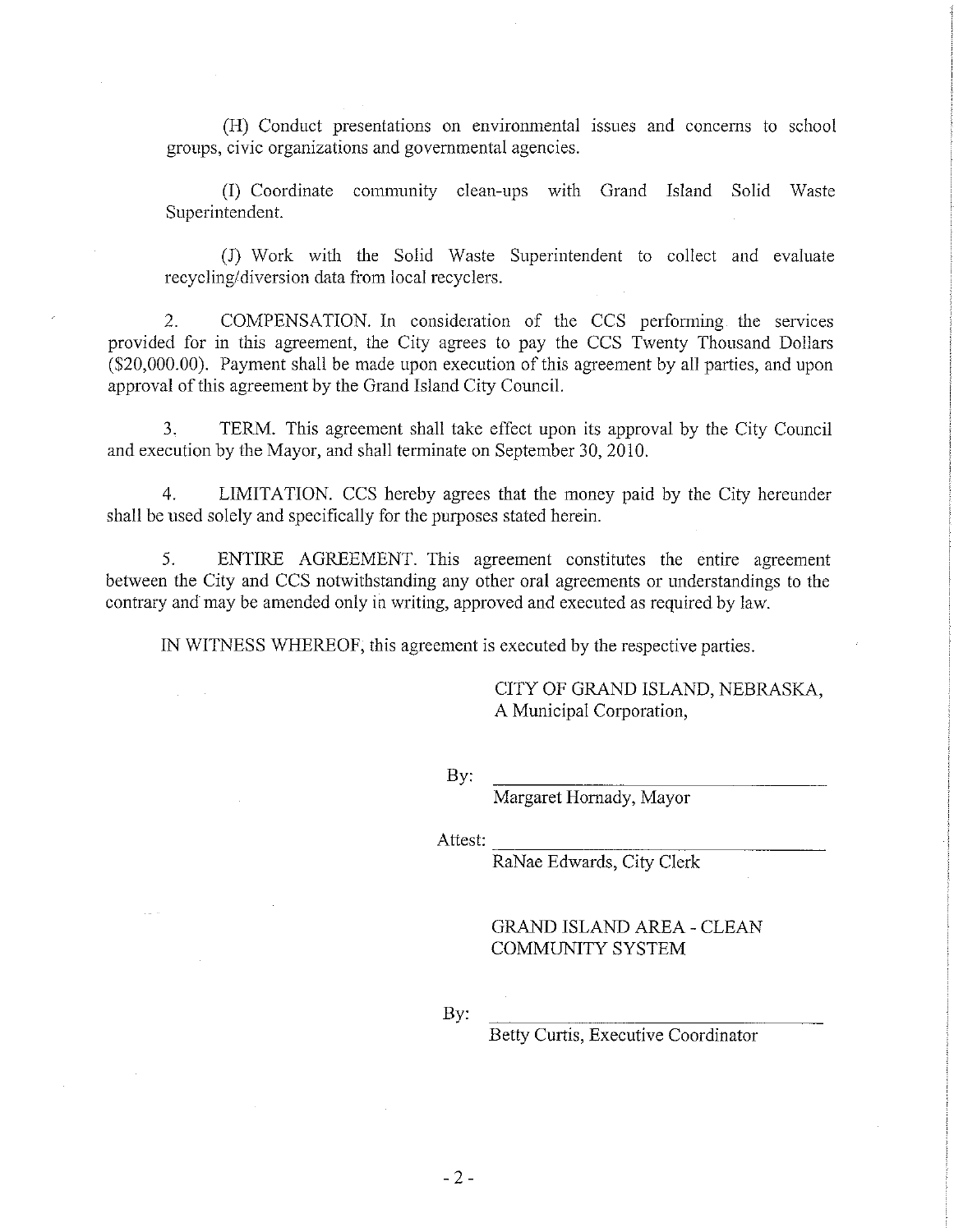| <b>STATE OF NEBRASKA</b> |                             |
|--------------------------|-----------------------------|
|                          | $\overline{\phantom{a}}$ SS |
| <b>COUNTY OF HALL</b>    |                             |

On 3009, before me, the undersigned, a Notary Public in and for said County<br>and State, personally appeared Betty Curtis, Executive Coordinator for the Grand Island Area - Clean Community System, known personally to me to be the identical person who signed the foregoing Agreement and acknowledged the execution thereof to be her voluntary act and deed for the purpose therein expressed.

WITNESS my hand and notarial seal the date above written.

Notary Public